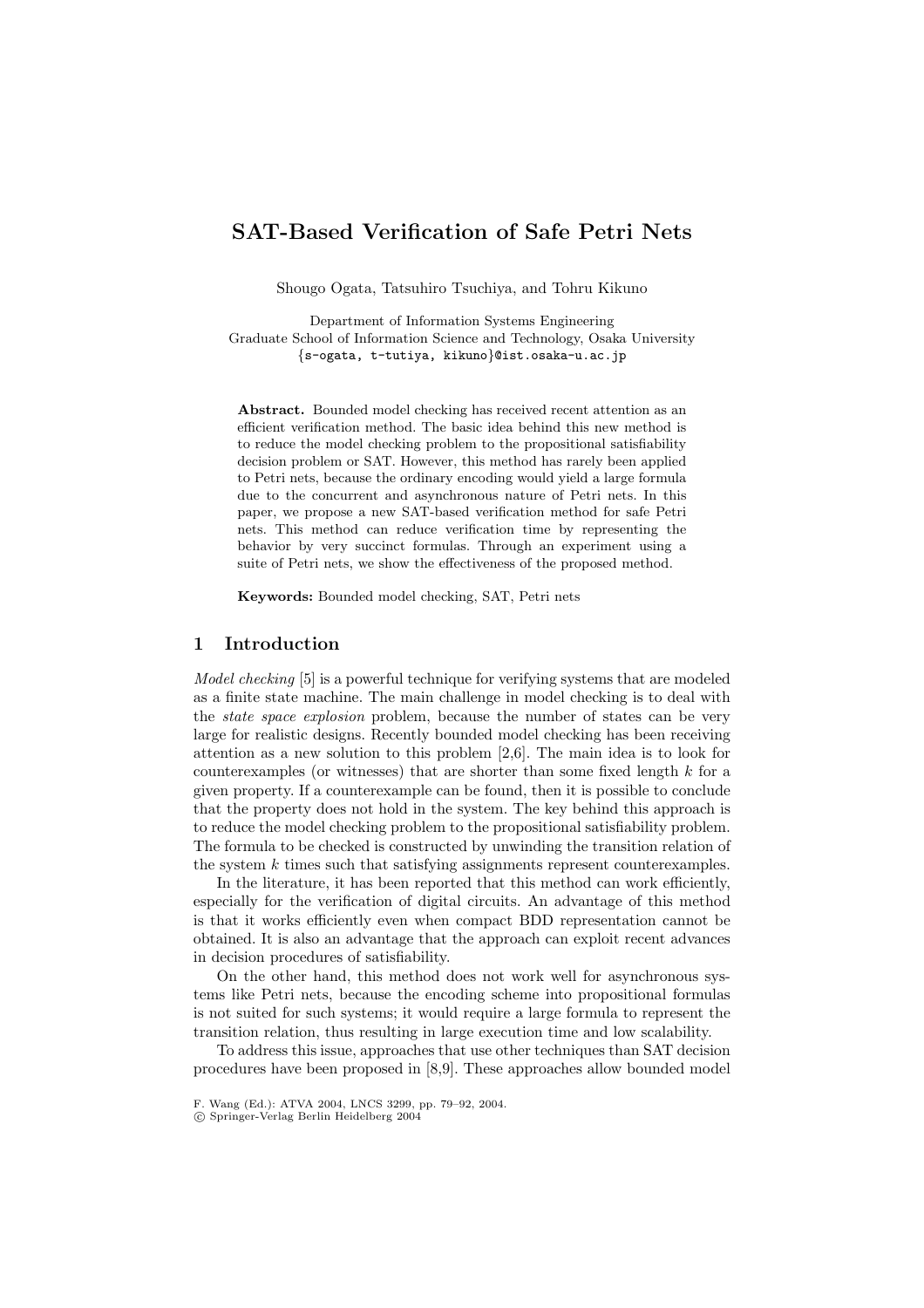checking of Petri nets by using answer set programming [9] and by using Boolean circuit satisfiability checking [8].

In this paper, we tackle the same problem but in a different way; we propose a new verification method using ordinary SAT solvers. As in [8,9], we limit our discussions to verification of 1-bounded or safe Petri nets in this paper. The new method enhances the effectiveness of SAT-based verification in the following two ways.

- **–** Our method uses a much succinct formula, compared to the existing method. This shortens the execution time of a SAT procedure.
- **–** Our method allows the formula to represent counterexamples of length greater than  $k$  while guaranteeing to detect counterexamples of length  $k$ or less. This enlarges the state space that can be explored.

To demonstrate the effectiveness of the approach, we show the results of applying it to a suite of Petri nets.

The remainder of the paper is organized as follows. Section 2 describes the basic definition of Petri nets and how to represent them symbolically. Section 3 explains our proposed method for reachability checking. Section 4 discusses liveness checking. In Section 5 a pre-processing procedure is proposed. Experimental results are presented in Section 6. Section 7 concludes the paper with a summary and directions for future work.

## **2 Preliminaries**

### **2.1 Petri Nets**

A *Petri net* is a 4-tuple  $(\mathcal{P}, \mathcal{T}, \mathcal{F}, M_0)$  where  $\mathcal{P} = \{p_1, p_2, \cdots, p_m\}$  is a finite set of places,  $\mathcal{T} = \{t_1, t_2, \dots, t_n\}$   $(\mathcal{P} \cap \mathcal{T} = \emptyset)$  is a finite set of transitions,  $\mathcal{F} \subseteq (\mathcal{P} \times \mathcal{T}) \cup (\mathcal{T} \times \mathcal{P})$  is a set of arcs, and  $M_0$  is the initial state (marking). The set of input places and the set of output places of t are denoted by  $\cdot t$  and  $t^{\bullet}$ , respectively.

We define a relation  $\stackrel{t}{\rightarrow}$  over states as follows:  $S \stackrel{t}{\rightarrow} S'$  iff some  $t \in \mathcal{T}$  is enabled at  $S$  and  $S'$  is the next state resulted in by its firing. Also we define a *computation* as a sequence of states  $S_0S_1 \cdots S_l$  such that for any  $0 \leq i < l$ either (i)  $S_i \stackrel{t}{\rightarrow} S_{i+1}$  for some t, or (ii)  $S_i = S_{i+1}$  and no t is enabled at  $S_i$ .  $S_i$ is reachable from  $S_0$  in i steps iff there is a computation  $S_0S_1 \cdots S_i$ . We define the length of a computation  $S_0S_1\cdots S_i$  as i.

A Petri net is said to be *1-bounded* or *safe* if the number of tokens in each place does not exceed one for any state reachable from the initial state. Note that no source transition (a transition without any input place) exists if a Petri net is safe. For example, the Petri net shown in Figure 1 is safe. Figure 2 shows the reachability graph of this Petri net. In this graph, each state is represented by the places marked with a token.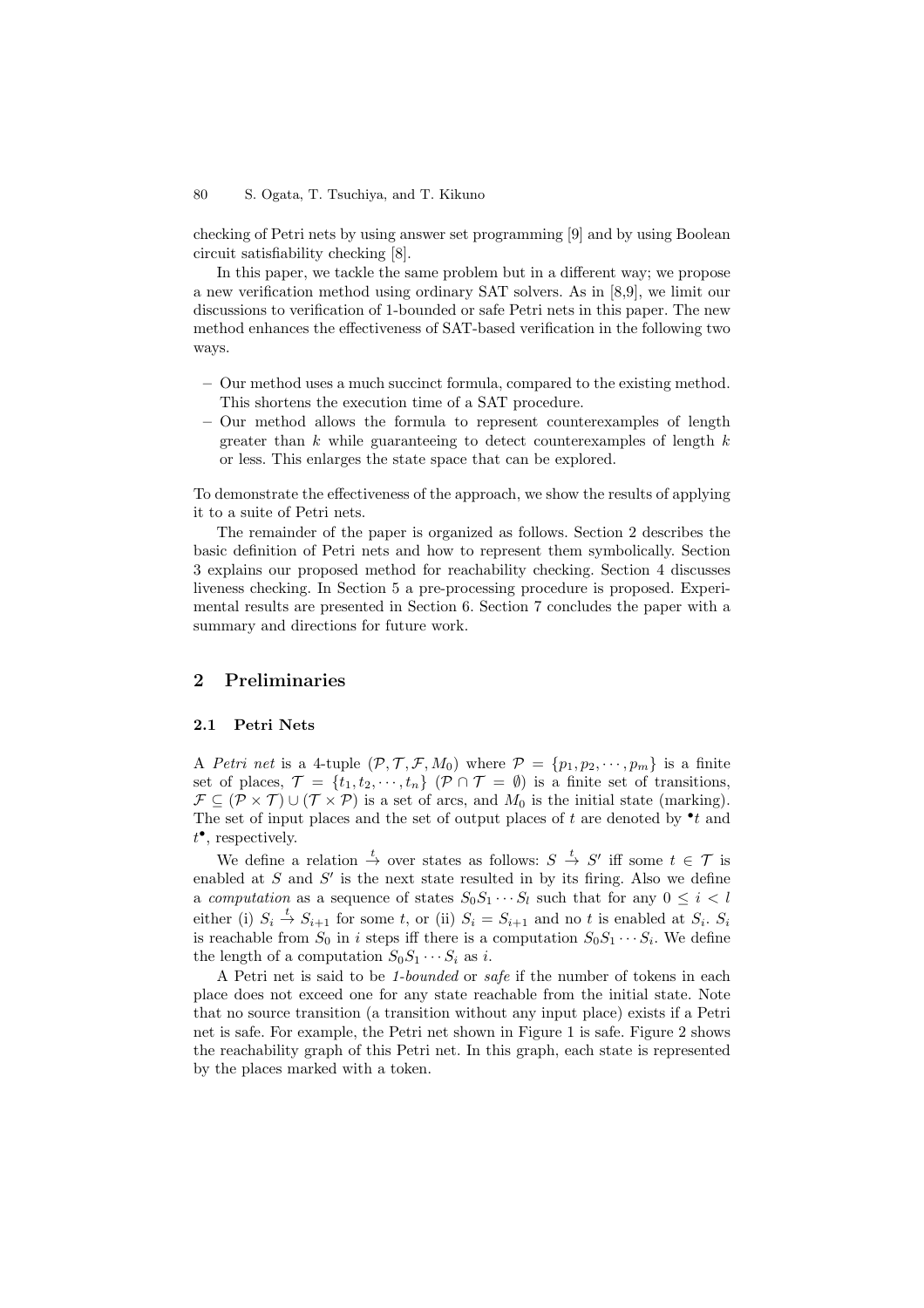

**Fig. 1.** A Petri net.



**Fig. 2.** Reachability graph.

#### **2.2 Symbolic Representation**

This subsection describes how a safe Petri net can be represented symbolically. For a safe Petri net, a state S can be viewed as a Boolean vector  $S = (s_1, \dots, s_m)$ of length m such that  $s_i = 1$  iff place  $p_i$  is marked with a token.

Any set of states can be represented as a Boolean function such that  $f(S)$  = 1 iff S is in the set. We say that  $f(S)$  is a *characteristic function* of the set.

We denote by  $E_t(S)$  the characteristic function of the set of states in which transition  $t$  is enabled; that is:

$$
E_t(S) := \bigwedge_{p_i \in \bullet_t} s_i
$$

For example, for the Petri net we have:

$$
E_{t_1}(S) := s_1, E_{t_2}(S) := s_1, E_{t_3}(S) := s_2, E_{t_4}(S) := s_3,
$$
  
\n
$$
E_{t_5}(S) := s_4, E_{t_6}(S) := s_5, E_{t_7}(S) := s_6 \wedge s_7
$$

Any relation over states can be similarly encoded since a relation is simply a set of tuples. Let  $T_t(S, S')$  be the characteristic function for the relation  $\stackrel{t}{\rightarrow}$ .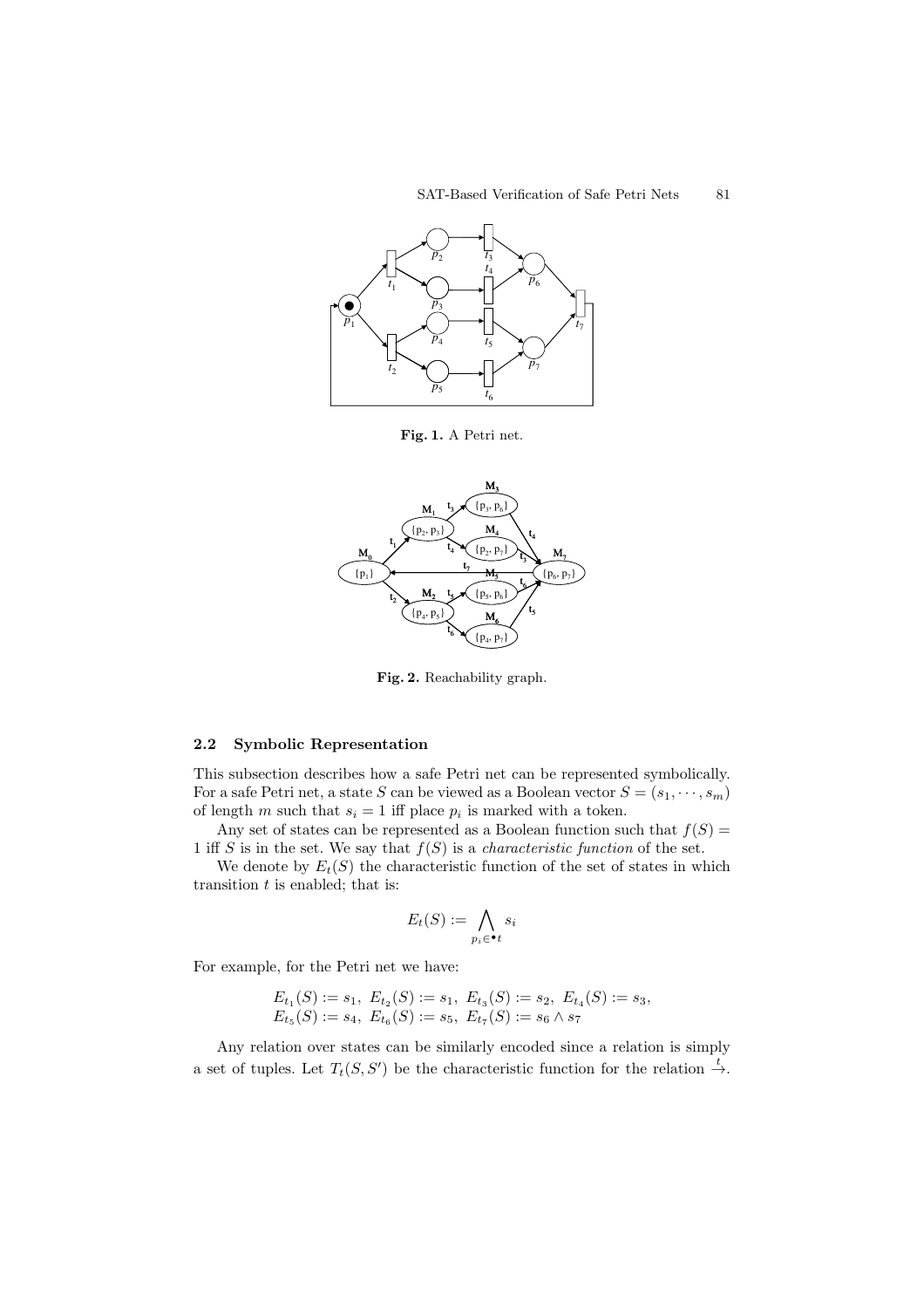$T_t(S, S')$  is represented as follows:

$$
T_t(S, S') := E_t(S) \wedge \bigwedge_{p_i \in \mathbf{t}^* \setminus \mathbf{t}^*} \neg s'_i \wedge \bigwedge_{p_i \in \mathbf{t}^*} s'_i \wedge \bigwedge_{p_i \in \mathcal{P} \setminus (\mathbf{t} \cup \mathbf{t}^*)} (s_i \leftrightarrow s'_i)
$$

For  $t_1$  in the Petri net in Figure 1, for example, we have:

$$
T_{t_1}(S,S'):=s_1\wedge \neg s_1'\wedge s_2'\wedge s_3'\wedge (s_4\leftrightarrow s_4')\wedge (s_5\leftrightarrow s_5')\wedge (s_6\leftrightarrow s_6')\wedge (s_7\leftrightarrow s_7')
$$

### **3 Reachability Checking**

#### **3.1 Applying the Existing Encoding to Reachability Checking**

Let R be the set of states whose reachability to be checked and let  $R(S)$  denote its characteristic function. Although there are some variations [16], the basic formula used for checking reachability is as follows:

$$
I(S_0) \wedge T(S_0, S_1) \wedge T(S_1, S_2) \wedge \cdots \wedge T(S_{k-1}, S_k) \wedge (R(S_0) \vee \cdots \vee R(S_k))
$$

where  $I(S)$  is the characteristic function of the set of the initial states, and  $T(S, S')$  is the *transition relation function* such that

 $T(S, S') = 1$  iff S' is reachable from S' in one step.

Clearly,  $I(S_0) \wedge T(S_0, S_1) \wedge T(S_1, S_2) \cdots \wedge T(S_{k-1}, S_k) = 1$  iff  $S_0, S_1, \cdots, S_k$ is a computation from the initial states. Hence the above formula is satisfiable iff some state in R is reachable from one of the initial states in at most  $k$  steps. By checking the satisfiability of the formula, therefore, the verification can be carried out.

For Petri nets,  $M_0$  is the only initial state. Thus we have:

$$
I(S) := \bigwedge_{p_i \in P_0} s_i \wedge \bigwedge_{p_i \in \mathcal{P} \setminus P_0} \neg s_i
$$

where  $P_0$  is the set of places marked with a token in  $M_0$ . For example, for the Petri net in Figure 1,  $I(S)$  will be:

 $I(S) := s_1 \wedge \neg s_2 \wedge \neg s_3 \wedge \neg s_4 \wedge \neg s_5 \wedge \neg s_6 \wedge \neg s_7$ 

 $T(S, S') = 1$  iff either (i)  $S \stackrel{t}{\rightarrow} S'$  for some t, or (ii)  $S = S'$  and no t is enabled at S. Hence we have:

$$
T(S, S') := T_{t_1}(S, S') \vee \cdots \vee T_{t_n}(S, S')
$$
  

$$
\vee \Big( \bigwedge_{p_i \in \mathcal{P}} (s_i \leftrightarrow s'_i) \wedge \neg E_{t_1}(S) \wedge \cdots \wedge \neg E_{t_n}(S) \Big)
$$

In practice, this formula would be very large in size. Figure 3 shows the formula  $T(S, S')$  obtained from the Petri net in Figure 1. It should be noted that the efficiency of SAT-based verification critically depends on the size of the formula to be checked.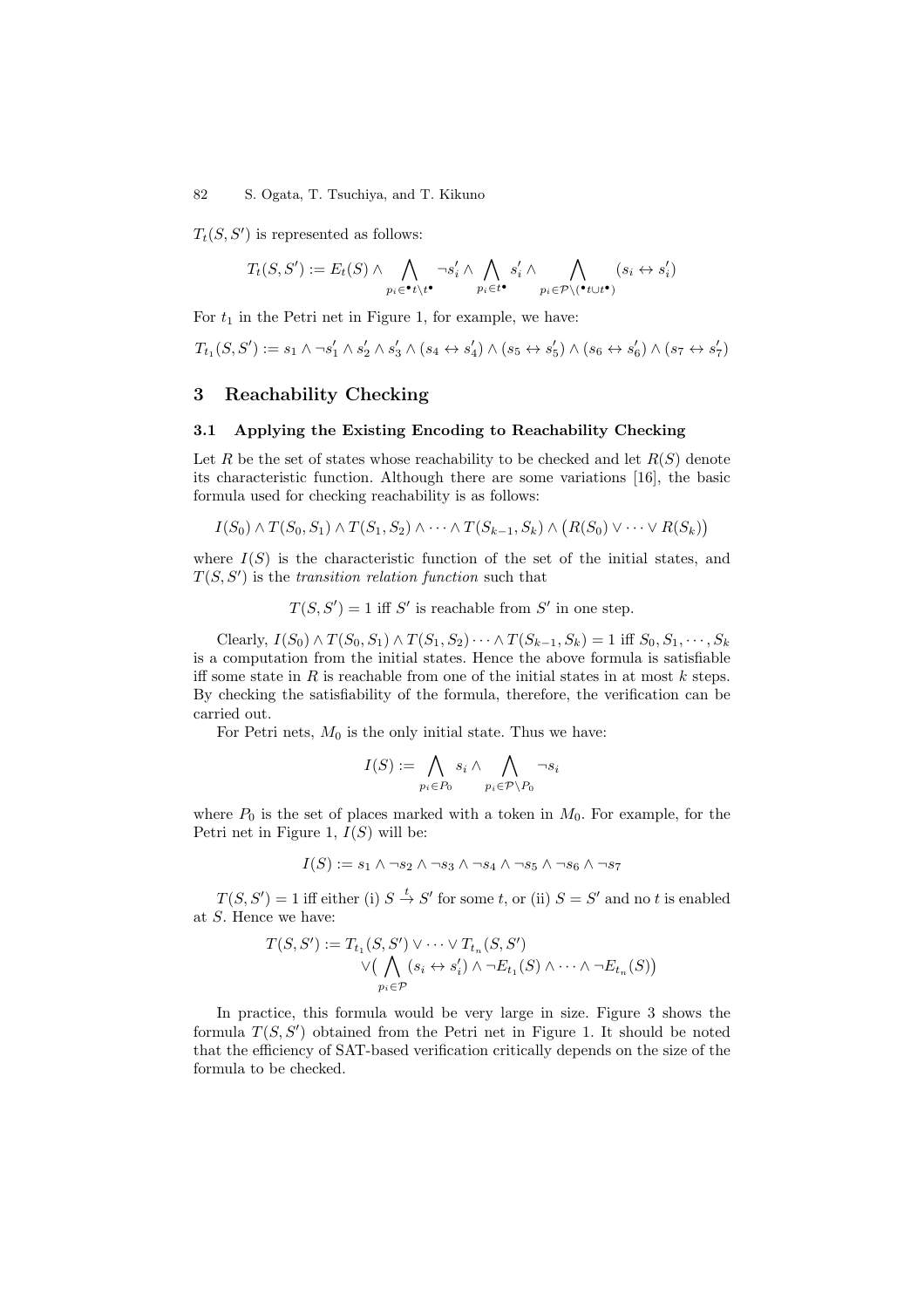$$
\begin{array}{l} \left(s_{1}\wedge\neg s_{1}^{\prime}\wedge s_{2}^{\prime}\wedge s_{3}^{\prime}\wedge(s_{4}\leftrightarrow s_{4}^{\prime})\wedge(s_{5}\leftrightarrow s_{5}^{\prime})\wedge(s_{6}\leftrightarrow s_{6}^{\prime})\wedge(s_{7}\leftrightarrow s_{7}^{\prime})\right)\\ \vee\left(s_{1}\wedge\neg s_{1}^{\prime}\wedge s_{4}^{\prime}\wedge s_{5}^{\prime}\wedge(s_{2}\leftrightarrow s_{2}^{\prime})\wedge(s_{3}\leftrightarrow s_{3}^{\prime})\wedge(s_{6}\leftrightarrow s_{6}^{\prime})\wedge(s_{7}\leftrightarrow s_{7}^{\prime})\right)\\ \vee\left(s_{2}\wedge\neg s_{2}^{\prime}\wedge s_{6}^{\prime}\wedge(s_{1}\leftrightarrow s_{1}^{\prime})\wedge(s_{3}\leftrightarrow s_{3}^{\prime})\wedge(s_{4}\leftrightarrow s_{4}^{\prime})\wedge(s_{5}\leftrightarrow s_{5}^{\prime})\wedge(s_{7}\leftrightarrow s_{7}^{\prime})\right)\\ \vee\left(s_{3}\wedge\neg s_{3}^{\prime}\wedge s_{7}^{\prime}\wedge(s_{1}\leftrightarrow s_{1}^{\prime})\wedge(s_{2}\leftrightarrow s_{2}^{\prime})\wedge(s_{4}\leftrightarrow s_{4}^{\prime})\wedge(s_{5}\leftrightarrow s_{5}^{\prime})\wedge(s_{6}\leftrightarrow s_{6}^{\prime})\right)\\ \vee\left(s_{4}\wedge\neg s_{4}^{\prime}\wedge s_{6}^{\prime}\wedge(s_{1}\leftrightarrow s_{1}^{\prime})\wedge(s_{2}\leftrightarrow s_{2}^{\prime})\wedge(s_{3}\leftrightarrow s_{3}^{\prime})\wedge(s_{5}\leftrightarrow s_{5}^{\prime})\wedge(s_{7}\leftrightarrow s_{7}^{\prime})\right)\\ \vee\left(s_{5}\wedge\neg s_{5}^{\prime}\wedge s_{7}^{\prime}\wedge(s_{1}\leftrightarrow s_{1}^{\prime})\wedge(s_{2}\leftrightarrow s_{2}^{\prime})\wedge(s_{3}\leftrightarrow s_{3}^{\prime})\wedge(s_{4}\leftrightarrow s_{4}^{\prime})\wedge(s_{5}\leftrightarrow s_{6}^{\prime})\right)\\ \vee\left(s_{6}\wedge s_{7}\wedge\neg s_{6}^{\prime}\wedge\neg s_{7}^{\prime}\wedge s_{1}^{\prime}\wedge(s_{2}\leftrightarrow s_{2}^{\prime})\wedge(s_{3}\leftrightarrow s_{3}^{\prime})\wedge(s
$$

Fig. 3.  $T(S, S')$ 

#### **3.2 Proposed Encoding**

We define  $d_t(S, S')$  as follows:

$$
d_t(S, S') := T_t(S, S') \vee \bigwedge_{p_i \in \mathcal{P}} (s_i \leftrightarrow s'_i)
$$
  
 := ((\bigwedge\_{p\_i \in \mathbf{t}} s\_i \wedge \bigwedge\_{p\_i \in \mathbf{t} \setminus \mathbf{t}^{\bullet}} \neg s'\_i \wedge \bigwedge\_{p\_i \in \mathbf{t}^{\bullet}} s'\_i) \vee \bigwedge\_{p\_i \in \mathbf{t} \setminus \mathbf{t}^{\bullet}} (s\_i \leftrightarrow s'\_i))  
 
$$
\wedge \bigwedge_{p_i \in \mathcal{P} \setminus (\mathbf{t} \cup \mathbf{t}^{\bullet})} (s_i \leftrightarrow s'_i)
$$

For the Petri net shown in Figure 1, for example, we have:

$$
d_{t_1}(S, S') := \left( (s_1 \wedge \neg s_1' \wedge s_2' \wedge s_3') \vee ((s_1 \leftrightarrow s_1') \wedge (s_2 \leftrightarrow s_2') \wedge (s_3 \leftrightarrow s_3')) \right)
$$
  

$$
\wedge (s_4 \leftrightarrow s_4') \wedge (s_5 \leftrightarrow s_5') \wedge (s_6 \leftrightarrow s_6') \wedge (s_7 \leftrightarrow s_7')
$$

It is easy to see that  $d_t(S, S') = 1$  iff  $S \stackrel{t}{\rightarrow} S'$  or  $S = S'$ . In other words,  $d_t(S, S')$  differs from  $T_t(S, S')$  only in that  $d_t(S, S')$  evaluates to true also when  $S = S'$ . We now define a relation  $\rightarrow$  over states as follows:  $S \rightarrow S'$  iff  $S \stackrel{t}{\rightarrow} S'$ for some t or  $S = S'$ . Clearly  $d_t(S, S') = 1$  iff  $S \to S'$ .

A step (or more) can be represented by a conjunction of  $d_t(S, S')$ . Note that this is in contrast to the ordinary encoding where a disjunction of  $T_t(S, S')$  is used to represent one step. Specifically, our proposed scheme uses the following formula  $\varphi_k$ :

$$
\varphi_k:=\mathcal{M}_k\wedge R(S_{k*n})
$$

where

$$
\mathcal{M}_k := I(S_0)
$$
  
\n
$$
\begin{aligned}\n\wedge d_{t_1}(S_0, S_1) \wedge d_{t_2}(S_1, S_2) \wedge \cdots \wedge d_{t_n}(S_{n-1}, S_n) \\
\wedge d_{t_1}(S_n, S_{n+1}) \wedge d_{t_2}(S_{n+1}, S_{n+2}) \wedge \cdots \wedge d_{t_n}(S_{2n-1}, S_{2n}) \\
\cdots \\
\wedge d_{t_1}(S_{(k-1)*n}, S_{(k-1)*n+1}) \wedge \cdots \wedge d_{t_n}(S_{k*n-1}, S_{k*n})\n\end{aligned}
$$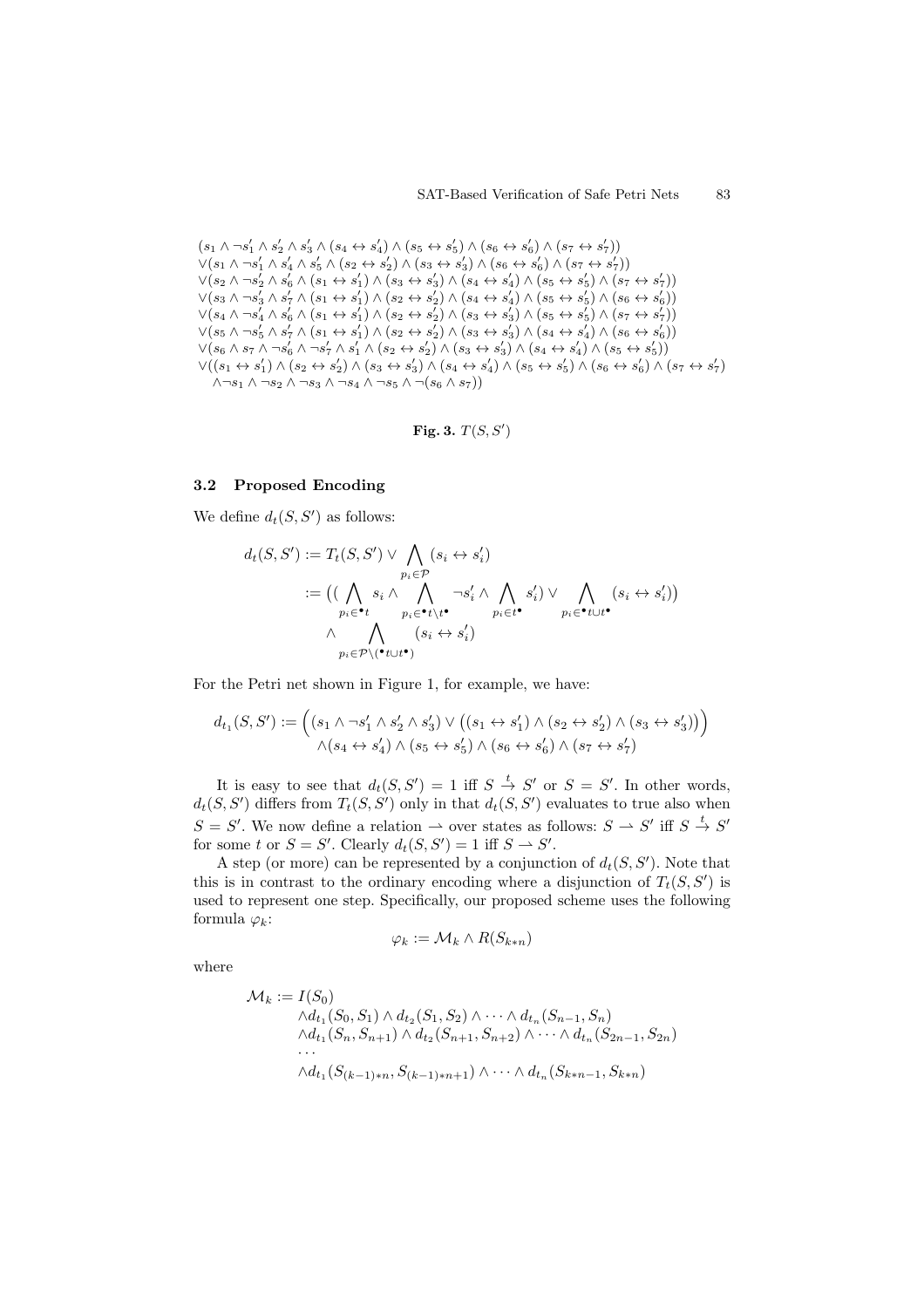If  $\varphi_k$  is satisfiable, then there exists a state in R that can be reached in at most  $k * n$  steps from the initial state  $M_0$ , because  $\varphi_k$  evaluates to true iff (i)  $S_0 = M_0$ , (ii) for any  $0 \le i < k * n$ ,  $S_i \to S_{i+1}$ , and (iii)  $S_{k*n} \in R$ .

On the other hand, if  $\varphi_k$  is unsatisfiable, then one can conclude that no state in R can be reached in k steps or less. This can be explained as follows. Suppose that a computation  $M_0M_1\cdots M_l(0 \leq l \leq k)$  exists that starts from the initial state  $M_0$  to a state  $M_l$  in R. Let  $t_{i_j}$  be the transition such that  $M_j \stackrel{t_{i_j}}{\rightarrow} M_{j+1}$ . Then,  $\varphi_k$  is satisfied by the following assignment: for  $0 \leq j \leq l$ ,  $S_{j*n}, S_{j*n+1}, \dots, S_{j*n+i_j-1} = M_j, S_{j*n+i_j}, \dots, S_{(j+1)*n} = M_{j+1};$  and for  $l \leq$  $j < k, S_{j*n}, S_{j*n+1}, \cdots, S_{(j+1)*n} = M_l.$ 

An important observation is that the method may be able to find witness computations of length greater than  $k$ . The length of witnesses that can be found is at most  $k * n$ , and this upper bound is achievable.

Another important advantage of our method is that it is possible to construct a very succinct formula that has the same satisfiability of  $\varphi_k$ . Let  $S_i = (s_{1,i}, s_{2,i}, \dots, s_{m,i})$ . For each  $d_t(S_i, S_{j+1})$  in  $\varphi_k$ , term  $(s_{i,j} \leftrightarrow s_{i,j+1})$  can be removed for all  $p_i \in \mathcal{P} \setminus (\bullet t \cup t^{\bullet})$  by quantifying  $s_{i,j+1}$ . The reason for this is as follows: Let  $\hat{\varphi}_k$  be the subformula of  $\varphi_k$  that is obtained by removing the term  $(s_{i,j} \leftrightarrow s_{i,j+1})$ ; that is,  $\varphi_k = \hat{\varphi}_k \wedge (s_{i,j} \leftrightarrow s_{i,j+1})$ . Because this term  $(s_{i,j} \leftrightarrow s_{i,j+1})$  occurs as a conjunct in  $\varphi_k$ ,  $\varphi_k$  evaluates to true only if  $s_{i,j}$  and  $s_{i,j+1}$  have the same value. Hence  $\hat{\varphi}_k$  with  $s_{i,j+1}$  being replaced with  $s_{i,j}$  has the same satisfiability as  $\varphi_k$ . The other terms remaining in  $\hat{\varphi}_k$  can also be removed in the same way.

Below is the formula that is thus obtained from the Petri net in Figure 1 when  $k = 1$ .

$$
I(S_0)
$$
\n
$$
\wedge ((s_{1,0} \wedge \neg s_{1,1} \wedge s_{2,1} \wedge s_{3,1})
$$
\n
$$
\vee ((s_{1,0} \leftrightarrow s_{1,1}) \wedge (s_{2,0} \leftrightarrow s_{2,1}) \wedge (s_{3,0} \leftrightarrow s_{3,1}))
$$
\n
$$
\wedge ((s_{1,1} \wedge \neg s_{1,2} \wedge s_{4,2} \wedge s_{5,2})
$$
\n
$$
\vee ((s_{1,1} \leftrightarrow s_{1,2}) \wedge (s_{4,0} \leftrightarrow s_{4,2}) \wedge (s_{5,0} \leftrightarrow s_{5,2}))
$$
\n
$$
\wedge ((s_{2,1} \wedge \neg s_{2,3} \wedge s_{6,3}) \vee ((s_{2,1} \leftrightarrow s_{2,3}) \wedge (s_{6,0} \leftrightarrow s_{6,3}))
$$
\n
$$
\wedge ((s_{3,1} \wedge \neg s_{3,4} \wedge s_{7,4}) \vee ((s_{3,1} \leftrightarrow s_{3,4}) \wedge (s_{7,0} \leftrightarrow s_{7,4}))
$$
\n
$$
\wedge ((s_{4,2} \wedge \neg s_{4,5} \wedge s_{6,5}) \vee ((s_{4,2} \leftrightarrow s_{4,5}) \wedge (s_{6,3} \leftrightarrow s_{6,5}))
$$
\n
$$
\wedge ((s_{5,2} \wedge \neg s_{5,6} \wedge s_{7,6}) \vee ((s_{5,2} \leftrightarrow s_{5,6}) \wedge (s_{7,4} \leftrightarrow s_{7,6}))
$$
\n
$$
\wedge ((s_{6,5} \wedge s_{7,6} \wedge \neg s_{6,7} \wedge \neg s_{7,7} \wedge s_{1,7})
$$
\n
$$
\vee ((s_{1,2} \leftrightarrow s_{1,7}) \wedge (s_{6,5} \leftrightarrow s_{6,7}) \wedge (s_{7,6} \leftrightarrow s_{7,7}))
$$
\n
$$
\wedge R(S_7)_{[s_2,7 \leftarrow s_{2,3}, s_{3,7} \leftarrow s_{3,4}, s_{4,7} \leftarrow s_{4,5}, s_{5,7} \leftarrow s_{5,6}]
$$

where  $F_{[x \leftarrow y]}$  represents a formula generated by substituting y for x in F.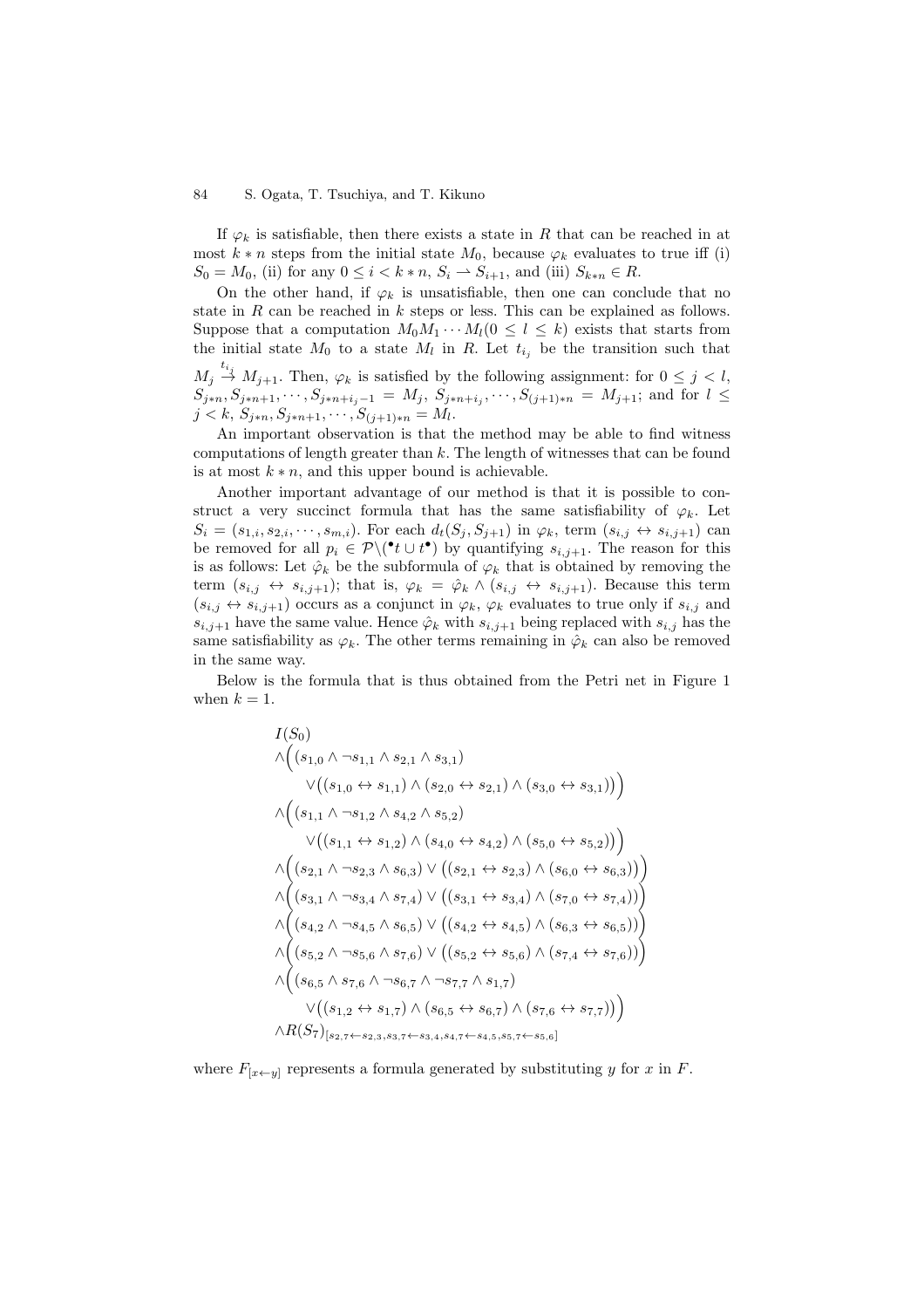Note that this resulting formula is quite smaller than  $T(S, S')$  in Figure 3, since  $T_t(S, S')$  contains at least  $m (= |\mathcal{P}|)$  literals, while its counterpart in our encoding only contains at most  $4|\cdot t| + 3|t|\cdot|$  literals. The difference becomes larger if the number of places that are neither input nor output places increases for each transition.

It should also be noted that in this particular case,  $k = 1$  is enough to explore all the reachable states. That is, for any reachable state  $M$ , a sequence of states  $S_0S_1 \cdots S_7$  exists such that:  $S_0 = M_0$ ; for any  $i, S_{i-1} \stackrel{t_i}{\rightarrow} S_i$  or  $S_{i-1} = S_i$ ; and  $S_7 = M$ .

In the worst case, our encoding introduces  $n + 1$  different Boolean variables for a single place in order to encode one step. Compared with the ordinary encoding which requires only two different variables (for the current and next states), this number might seem prohibitively large. In practice, however, this rarely causes a problem, because for many transitions in Petri nets representing practical concurrent systems, input and output places are often only a small fraction of all places, and from our experience, the performance of SAT solvers critically depends on the number of literals, but not on the number of different variables.

#### **3.3 Complexity Issues**

Reachability checking is a very difficult problem in terms of computational complexity. For arbitrary Petri nets, the problem is decidable but is in EXPSPACE. Although this problem is easier if the Peri net is safe, the complexity is still PSPACE-complete [3].

The proposed method reduces the reachability problem to the propositional satisfiability problem. It is well known that the latter problem is in NP-complete. In many practical situations, however, our method works well for the following reasons: first, recently developed SAT solvers can often perform very effectively due to powerful heuristics; and second, if the state to be checked is reachable and is close to the initial state, it will suffice to check a small formula to decide the reachability.

#### **3.4 Related Properties**

Here we show that various properties can be verified with our method, by accordingly adjusting  $R(S)$  which represents the state set whose reachability is to be checked.

**L0- and L1-liveness.** A transition t is said to be L1-live iff t can be fired at least once. If t is not L1-live, then t is said to be L0*-live* or *dead*. L1-liveness can be verified by checking the reachability to a state where the transition of interest is enabled. The characteristic function of the states where a transition  $t$ is enabled is:

$$
\bigwedge_{p_i\in\bullet_t} s_i
$$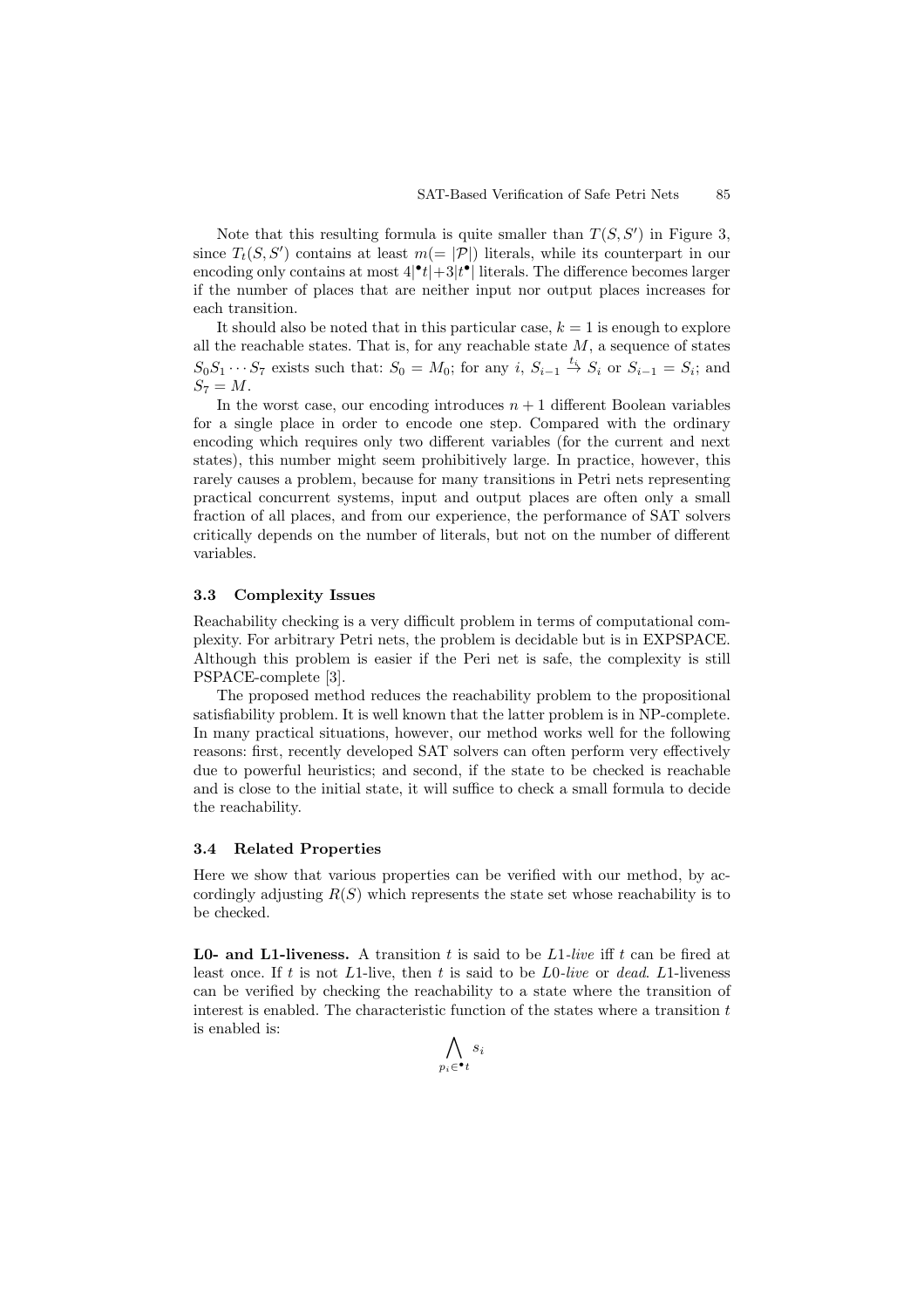**Deadlock.** A Petri net has a deadlock if there exists a reachable state where no transition can be fired. The set of states where no transition is enabled can be represented as:

$$
\neg \bigvee_{t \in \mathcal{T}} E_t(S)
$$

### **4 L3-Liveness Verification**

In this section, we discuss verifying properties that can not be checked by reachability analysis. As an example, we consider the problem of checking L3*-liveness*; a transition t is said to be L3*-live* iff a computation starting from the initial state exists on which t is fired infinitely often.

In our method, the L3-liveness of a given transition is checked by searching a computation that contains a loop where  $t$  is fired. This idea is the same as LTL bounded model checking; but in our case a slight modification is required to the method described in the previous section, in order to select only loops that involve the firing of the transition of interest.

Specifically we introduce  $d'_{t}(S, S', f)$  as an alternative representation to  $d_t(S, S')$ . Here f is a Boolean variable.  $d'_t(S, S', f)$  is defined as follows.

$$
d'_{t}(S, S', f) := \left(f \leftrightarrow (\bigwedge_{p_{i} \in \bullet t} s_{i} \land \bigwedge_{p_{i} \in \bullet t \setminus t^{\bullet}} \neg s'_{i} \land \bigwedge_{p_{i} \in t^{\bullet}} s'_{i})\right) \land \left(f \lor \bigwedge_{p_{i} \in \bullet t \cup t^{\bullet}} (s_{i} \leftrightarrow s'_{i})\right) \land \bigwedge_{p_{i} \in \mathcal{P} \setminus (\bullet t \cup t^{\bullet})} (s_{i} \leftrightarrow s'_{i})\right)
$$

It is easy to see that  $d_t(S, S') = \exists f. [d'_t(S, S', f)]$ . Also the following two properties hold:

 $-d'_{t}(S, S', 0) = 1$  iff  $S = S'$  holds and  $S \stackrel{t}{\rightarrow} S'$  does not hold.  $- d'_t(S, S', 1) = 1$  iff  $S \stackrel{t}{\to} S'.$ 

Let  $\mathcal{M}_k^{t_m}$  be defined as follows:

$$
\mathcal{M}_{k}^{t_{m}} := I(S_{0})
$$
\n
$$
\begin{aligned}\n\mathcal{M}_{k}^{t_{m}} &:= I(S_{0}) \\
\wedge d_{t_{1}}(S_{0}, S_{1}) \wedge d_{t_{2}}(S_{1}, S_{2}) \wedge \cdots \wedge d_{t_{m-1}}(S_{m-2}, S_{m-1}) \\
\wedge d'_{t_{m}}(S_{m-1}, S_{m}, f_{m-1}) \wedge d_{t_{m+1}}(S_{m}, S_{m+1}) \wedge \cdots \wedge d_{t_{n}}(S_{n-1}, S_{n}) \\
\wedge d_{t_{1}}(S_{n}, S_{n+1}) \wedge d_{t_{2}}(S_{n+1}, S_{n+2}) \wedge \cdots \wedge d_{t_{m-1}}(S_{n+m-2}, S_{n+m-1}) \\
\wedge d'_{t_{m}}(S_{n+m-1}, S_{n+m}, f_{n+m-1}) \wedge d_{t_{m+1}}(S_{n+m}, S_{n+m+1}) \wedge \cdots \\
\wedge d_{t_{1}}(S_{k-1}, S_{2n}) \\
\cdots \\
\wedge d'_{t_{m}}(S_{(k-1)*n}, S_{(k-1)*n+1}) \wedge \cdots \\
\wedge d'_{t_{m}}(S_{(k-1)*n+m-1}, S_{(k-1)*n+m}, f_{(k-1)*n+m-1}) \wedge \cdots \\
\wedge d_{t_{n}}(S_{k*n-1}, S_{k*n})\n\end{aligned}
$$

 $\mathcal{M}_k^{t_m}$  is different from  $\mathcal{M}_k$  only in that  $d_{t_m}(S, S')$  is replaced with  $d'_{t_m}(S, S', f)$ . Since  $d_t(S, S') = \exists f. [d'_t(S, S', f)],$  if  $\mathcal{M}_k^{t_m}$  is satisfied by  $S_0, S_1, \cdots, S_{k*n}$ , then  $S_i \rightharpoonup S_{i+1}$  for any  $0 \leq i < k * n$ .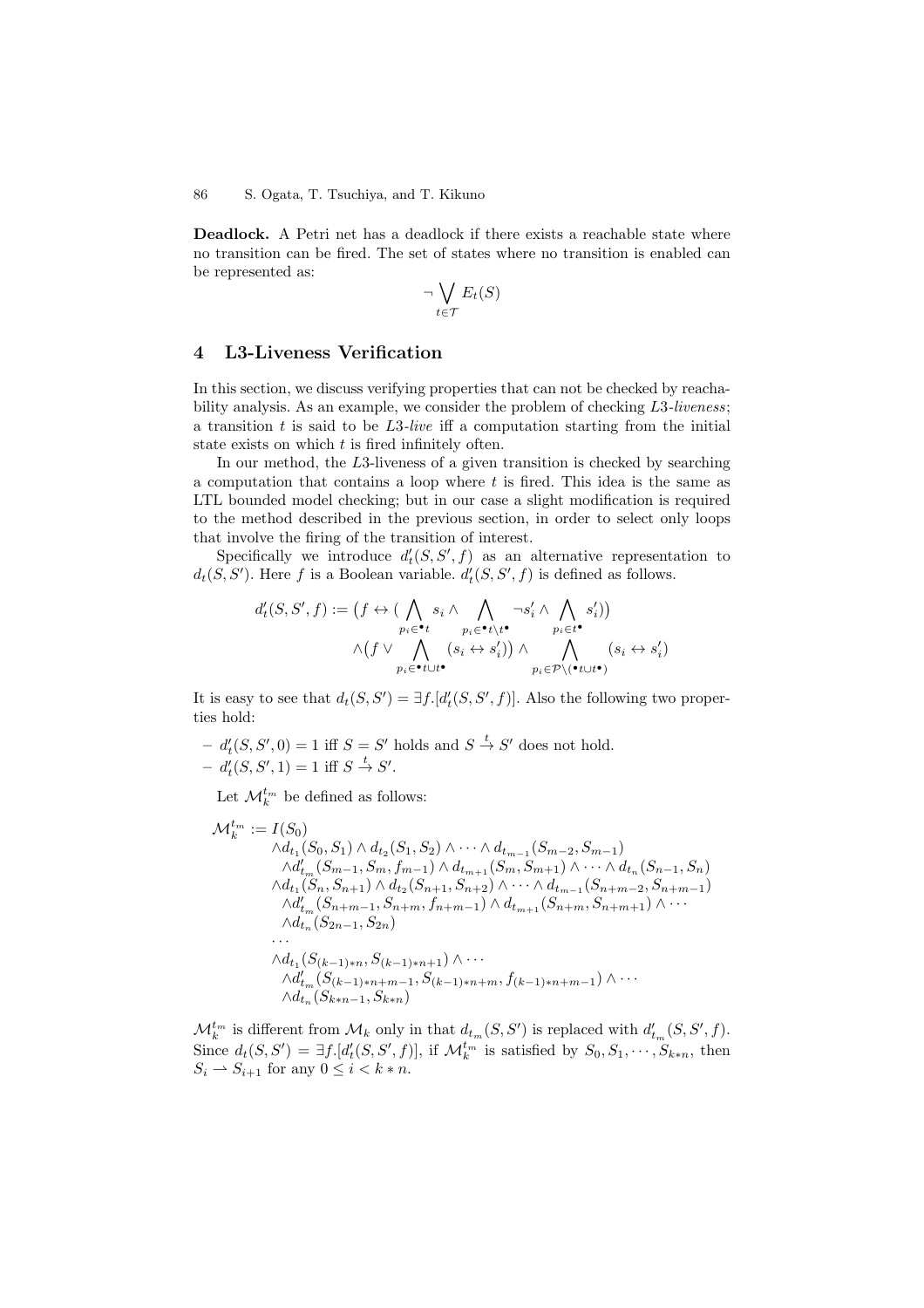Now let us define  ${}_{i}\mathcal{L}_{k}^{t_{m}}$  as follows:

$$
{}_{i}\mathcal{L}_{k}^{t_{m}} := (S_{i*n} = S_{k*n})
$$
  
 
$$
\wedge (f_{i*n+m-1} \vee f_{(i+1)*n+m-1} \vee \cdots \vee f_{(k-1)*n+m-1})
$$

If both  $\mathcal{M}_k^{t_m}$  and  $_i\mathcal{L}_k^{t_m}$  are satisfied by  $S_0, \dots, S_{n*k}$ , then  $S_{i*n}S_{i*n+1}\cdots S_{k*n}$ comprises a loop in which  $S_j \stackrel{t_m}{\to} S_{j+1}$  for some j such that  $i * n \leq j < k * n$ . On the other hand, if a computation  $M_0 \cdots M_k$  exists such that  $M_i$  is identical to  $M_k$  and  $M_j \stackrel{t_m}{\rightarrow} M_{j+1} (i \leq j \leq k)$ , then  $\mathcal{M}_k^{t_m} \wedge i \mathcal{L}_i^{t_m}$  can be satisfied by assigning as follows: (i) for  $0 \leq j \leq k$ ,  $S_{j*n}, S_{j*n+1}, \dots, S_{j*n+i_j-1} = M_j$  and  $S_{j*n+i_j}, \dots, S_{(j+1)*n} = M_{j+1}$ , and (ii) for  $j$   $(i \leq j < k)$ , if  $M_j \stackrel{t_m}{\rightarrow} M_{j+1}$ , then  $f_{j+n+m-1} = 1$ ; otherwise  $f_{j+n+m-1} = 0$ .

As a result, we obtain:

$$
\varphi_k^{t_m}:=\mathcal{M}_k^{t_m}\wedge \bigvee_{0\leq i\leq k-1}{}_i\mathcal{L}_k^{t_m}
$$

Because of the above discussions, one can see that if  $\varphi_k^{t_m}$  is satisfiable, then transition  $t_m$  is L3-live; otherwise, no computation of length less than or equal to k exists that is a witness for L3-liveness of  $t_m$ .

### **5 Transition Ordering**

In this section, we introduce an important pre-processing procedure for our method. Thus far we have not discussed the order of the transitions; we have implicitly assumed that transitions with small indices are taken first into consideration in constructing a formula to be checked. However the state space that can be explored by our method critically depends on this order of transitions. As an example, take the Petri net shown in Figure 1 again. As stated before, all reachable state can be explored by our method even with  $k = 1$  if transitions are considered in the order  $t_1, t_2, \dots, t_7$ . Now suppose that the order were the opposite, that is,  $t_7, t_6, \dots, t_1$ . In this case the number of states that can be checked would be considerably reduced. Precisely, when  $k = 1$ , the state sets that can be reached would be  $\{M_0, M_1, M_2\}.$ 

To obtain an appropriate order, we develop a heuristic as shown in Figure 4. In this algorithm a set V isited and a queue Done are used to represent the set of already visited places and the order of the transitions, respectively. This algorithm traverses the net structure in a depth first manner, from a place with a token in the initial state  $M_0$ . The procedure visit-place() is called with the parameter  $p$  being that place. In the procedure,  $p$  is added to V isited first. Then for each of the output transitions, say  $t$ , the following is done: If  $t$  has not yet been ordered and all its input places have been visited, then t is enqueued and the procedure is recursively called with the parameter being each of  $t$ 's output places. Because a transition t is ordered after all its input places are visited,  $t$  is usually ordered earlier than the transitions in  $\bullet(\bullet t)$ .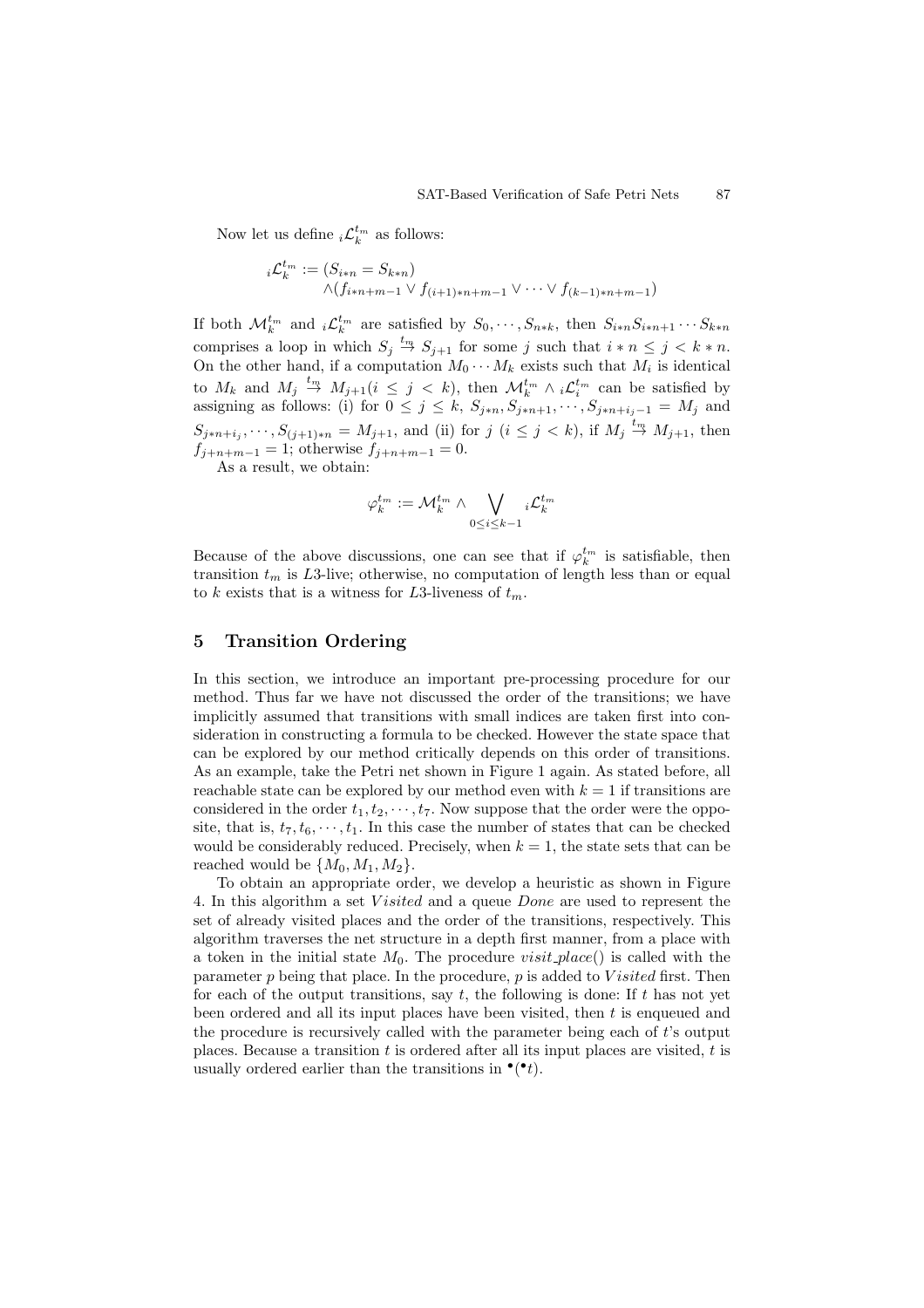Transitions that can not be reached from the initially marked places are not ordered in this algorithm. Since a safe Petri net has no source transition, those transitions will never be enabled and thus can be safely ignored.

Finally we should remark that a problem similar to this transition ordering arises in using *transition chaining* [14], a technique for speeding up BDD-based reachability analysis. The authors of  $|14|$  suggested that given a transition t, all transitions in  $\bullet(\bullet t)$  should be ordered first. However no detailed algorithm was presented in their paper.

```
main {
set V<sub>isited</sub> := \emptyset;
queue Done := \emptyset;
for p \in P_0 // P_0 is the set of marked places in M_0.
call visit\_place(p);}
visit\_place(p){
add p to V\isited;
for t \in p^{\bullet}if(t ∉ Done and \forall \hat{p} \in \text{•}t [\hat{p} \in V \text{ is itself}){
enqueue t to Done;
for \hat{p} : \hat{p} \in t^{\bullet} and \hat{p} \notin Visitedcall visit_place(\hat{p});
}
}
```
**Fig. 4.** Algorithm for ordering transitions.

## **6 Experimental Results**

We conducted experimental evaluation using a Linux workstation with a 2GHz Xeon processor and 512MByte memory. All Petri nets used in the experiment were taken from [8]. Table 1 shows the size of these Petri nets. Remember that  $m = |\mathcal{P}|$  is the number of places and  $n = |\mathcal{T}|$  is the number of transitions. The 'States' column represents the number of reachable states reported in [8]. These Petri nets all contain deadlock.

We checked the following properties:  $(1)$  L1-liveness for a transition;  $(2)$  deadlock freedom; and (3) L3-liveness for a transition. For (1) and (3), the transition to be checked was selected at random. In the experiment, ZChaff, an implementation of Chaff [13], was used as a SAT solver. *Structure preserving transformation* [15] was used for transforming the formula to be checked into CNF, as ZChaff only takes a CNF Boolean formula as an input.

For each model we incremented  $k$  until a satisfying assignment (that is a counterexample or a witness) was found. Table 2 shows the time (in seconds)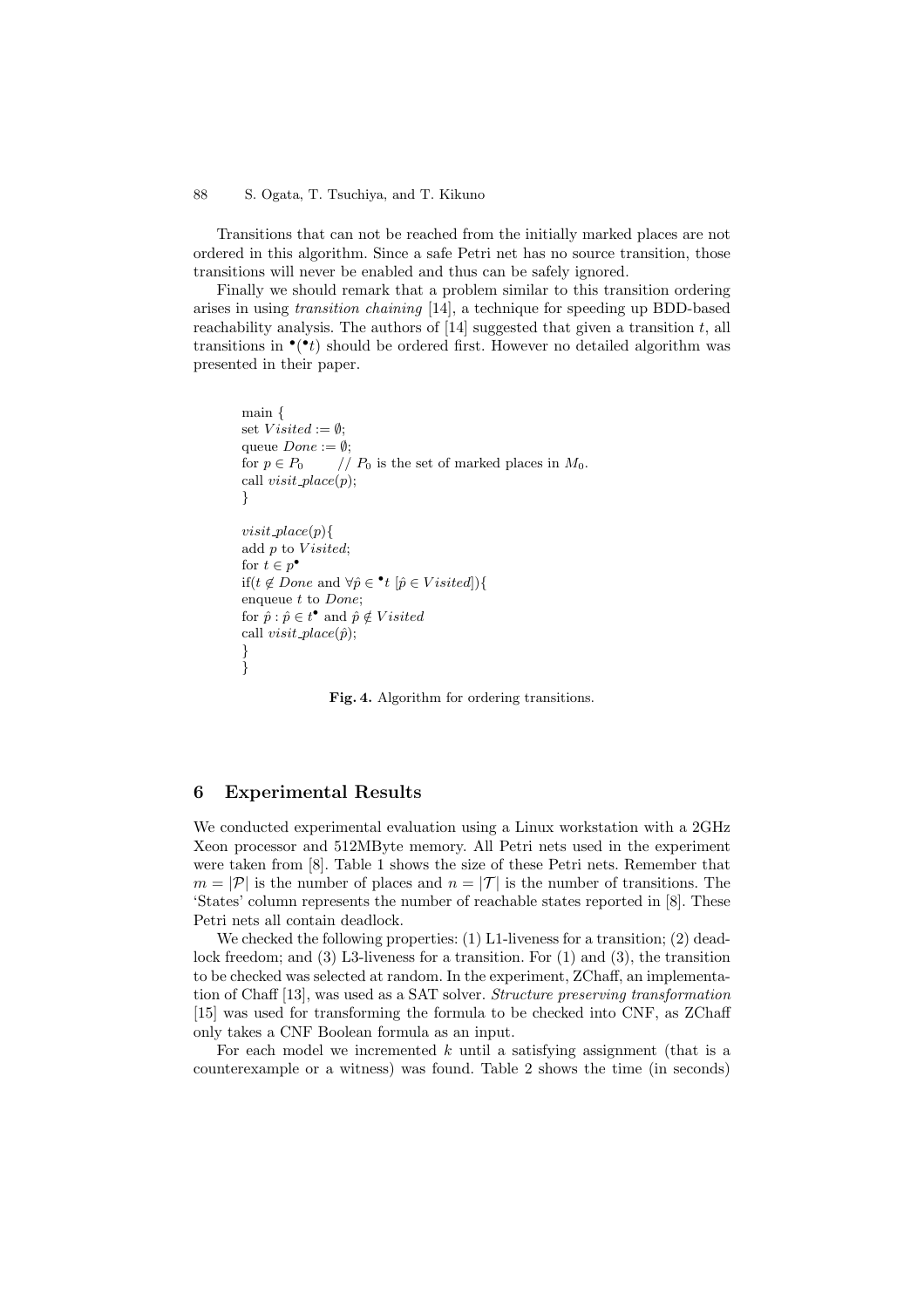| Problem    | m   | $\boldsymbol{n}$ | $\text{States}$ |
|------------|-----|------------------|-----------------|
| DARTES(1)  | 331 |                  | 251 > 1500000   |
| DP(12)     | 72  | 48               | 531440          |
| ELEV(1)    | 63  | 99               | 163             |
| ELEV(2)    | 146 | 299              | 1092            |
| ELEV(3)    | 327 | 783              | 7276            |
| ELEV(4)    | 736 | 1939             | 48217           |
| HART (25)  | 94  |                  | 92 > 1000000    |
| HART (50)  | 252 |                  | 152 > 1000000   |
| HART (75)  | 377 |                  | 227 >1000000    |
| HART (100) | 502 |                  | 302 > 1000000   |
| KEY(2)     | 94  | 92               | 536             |
| KEY(3)     | 129 | 133              | 4923            |
| KEY(4)     | 164 | 174              | 44819           |
| MMGT(2)    | 86  | 114              | 816             |
| M MGT(3)   | 122 | 172              | 7702            |
| MMGT(4)    | 158 | 232              | 66308           |
| Q(1)       | 163 | 194              | 123596          |

**Table 1.** Problem Instances.

required by ZChaff to find a satisfying assignment for the value of  $k$ . For some cases, a counterexample/witness could not be found because no such computation existed, processing was not completed within a reasonable amount of time, or memory shortage occurred. For these cases we show the largest  $k$  for which our method was able to prove that no satisfying assignment exists (denoted as  $\langle \rangle k'$  and the time used to prove it (denoted with parentheses).

For comparison purposes, the following two other methods were tested: ordinary SAT-based bounded model checking and BDD-based model checking. Both methods are implemented in the NuSMV tool [4]. We used the PEP tool [7] to generate the input programs to NuSMV from the Petri nets. Table 2 shows the results of using these methods; the "SAT" columns and the "BDD" columns show the results of using ordinary SAT-based bounded model checking and those of BDD-based model checking, respectively. L3-liveness was not checked because this property is not always verifiable with these methods.

From the results, it can be seen that the proposed method completed verification for most of the problems that the two existing methods were not able to solve. When compared to the ordinary bounded model checking, one can see that our method required a much smaller value of  $k$  to find a witness. As a result, even for the problems the existing methods were able to handle (e.g.,  $DP(12)$  or KEY(2)), our method often outperformed these methods in execution time.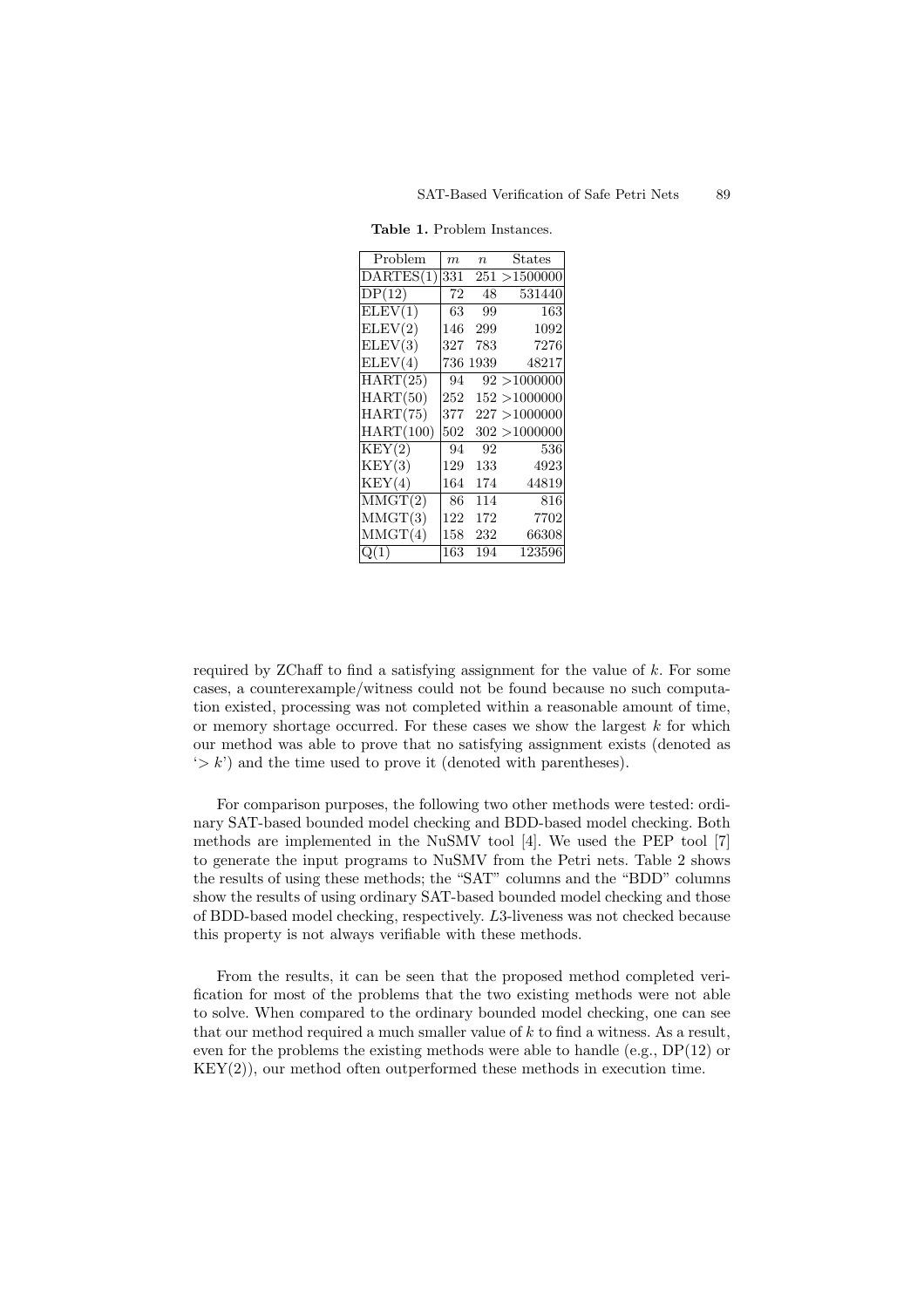|                    | $L1$ -Liveness   |            |                  |                          |             | Deadlock         |                  |                  |            | $L3$ -Liveness |                  |                           |
|--------------------|------------------|------------|------------------|--------------------------|-------------|------------------|------------------|------------------|------------|----------------|------------------|---------------------------|
|                    | Ours             |            | <b>NuSMV</b>     |                          | Ours        |                  | NuSMV            |                  | Ours       |                |                  |                           |
|                    |                  |            |                  | <b>SAT</b><br><b>BDD</b> |             |                  |                  | <b>SAT</b>       |            | <b>BDD</b>     |                  |                           |
| Problem            | $\boldsymbol{k}$ | Time       | $\boldsymbol{k}$ | Time                     | Time        | $\boldsymbol{k}$ | Time             | $\boldsymbol{k}$ | Time       | Time           | $\boldsymbol{k}$ | Time                      |
| $\text{DARTES}(1)$ | 1                | 0.01       | >1               | 0.01                     | NA          | 1                | 0.02             | >1               | 0.02       |                | NA >10           | 0.18                      |
| DP(12)             | 1                | 0.0        | 3                | 0.01                     | NA          | 1                | 0.0              |                  | 12 37308.6 | NA             | 1                | 0.0                       |
| ELEV(1)            | $\overline{2}$   | 0.01       | 8                | 1.14                     | 0.46        | $\mathbf{1}$     | 0.04             | 9                | 0.26       |                | 0.55 > 27        | 0.19                      |
| ELEV(2)            | $\overline{2}$   | $0.03$  >5 |                  | 1.75                     | 8.72        | 1                | 1.12             | >5               |            | 6.82 32.46     | >8               | 0.14                      |
| ELEV(3)            | $\overline{2}$   | 0.11       | >1               | 0.0                      | NA          |                  | 1 14.64 >1       |                  | 0.02       | ΝA             | >3               | 0.05                      |
| ELEV(4)            | >1               | 0.07 > 0   |                  | 0.0                      | NA          | 1                | $ 208.4 {>}0 $   |                  | 0.01       | NA             | >1               | 0.0 <sub>l</sub>          |
| HART (25)          | 1                |            | $0.0$  >6        | 0.47                     | NA          | 1                |                  | $0.0$  >6        | 5.67       |                |                  | $NA \geq 38 \mid 1022.46$ |
| HART (50)          | 1                |            | 0.0 >2           | 0.02                     | NA          | 1                |                  | 0.0 > 2          | 0.02       |                | NA >19           | 4.47                      |
| HART (75)          | 1                |            | $0.0$  >1        | 0.0                      | ΝA          | 1                | 0.0 <sub>l</sub> | >1               | 0.01       | NA             | >12              | 158.68                    |
| HART(100)          | 1                | 0.01       | >0               | 0.0                      | NA          | 1                |                  | $0.0$  >0        | 0.0        | NA             | > 9              | 34.11                     |
| KEY(2)             | 1                | 0.0        | 6                |                          | 0.03 746.07 | 1                |                  | $0.0$  >9        | 1.61       |                | NA >29           | 0.29                      |
| KEY(3)             | 1                | 0.01       | 6                | 0.04                     | NA          | 1                |                  | $0.0$  >6        | 1.43       |                | NA >20           | 0.4                       |
| KEY(4)             | 1                | 0.01       | >4               | 0.14                     | ΝA          | 1                |                  | $0.0$  >4        | 0.18       |                | $NA$ $>15$       | 0.28                      |
| MMGT(2)            | 1                | 0.0        | 5                | 0.03                     | 0.65        | 1                | 0.0              | 8                | 0.07       |                | 0.71 > 22        | 0.26                      |
| MMGT(3)            | $\overline{2}$   | 0.01       | >6               | 2.81                     | 1.49        | $\overline{2}$   | 0.07             | >6               | 46.78      |                | $1.6$  >14       | 0.18                      |
| MMGT(4)            | 3                | 0.02 >5    |                  | 0.24                     | 3.53        | 3                | 0.25             | >5               | 12.64      |                | 3.61 > 10        | 0.18                      |
| Q(1)               | >13              | 5.28 > 4   |                  | 0.19                     | NA          | 1                | 0.02             | >4               | 0.49       |                | $NA \geq 13$     | 3.3                       |

**Table 2.** Results.

## **7 Conclusions**

In this paper, we proposed a new method for bounded model checking. By exploiting the interleaving nature of Petri nets, our method generates much more succinct formulas than ordinary bounded model checking, thus resulting in high efficiency. We applied the proposed method to a collection of safe Petri nets. The results showed that our method outperformed ordinary bounded model checking in all cases tested and beat BDD-based model checking especially when a short computation exists that was a counterexample/witness.

There are several directions in which further work is needed. First a more comprehensive comparison is needed with existing verification methods other than those discussed here. Especially, comparison with bounded reachability checking proposed by Heljanko [8] should be conducted, since his approach is similar to ours in the sense that both can be used for reachability checking for safe Petri nets. Other important verification methods include those based on partial order reduction.

We think that applying the proposed method to other models than (pure) Petri nets is also important. To date we have obtained some results of applying our method to detection of feature interactions in telecommunication services [17]. Hardware verification (e.g., [10,18]) is also an important area where the applicability of our method should be tested.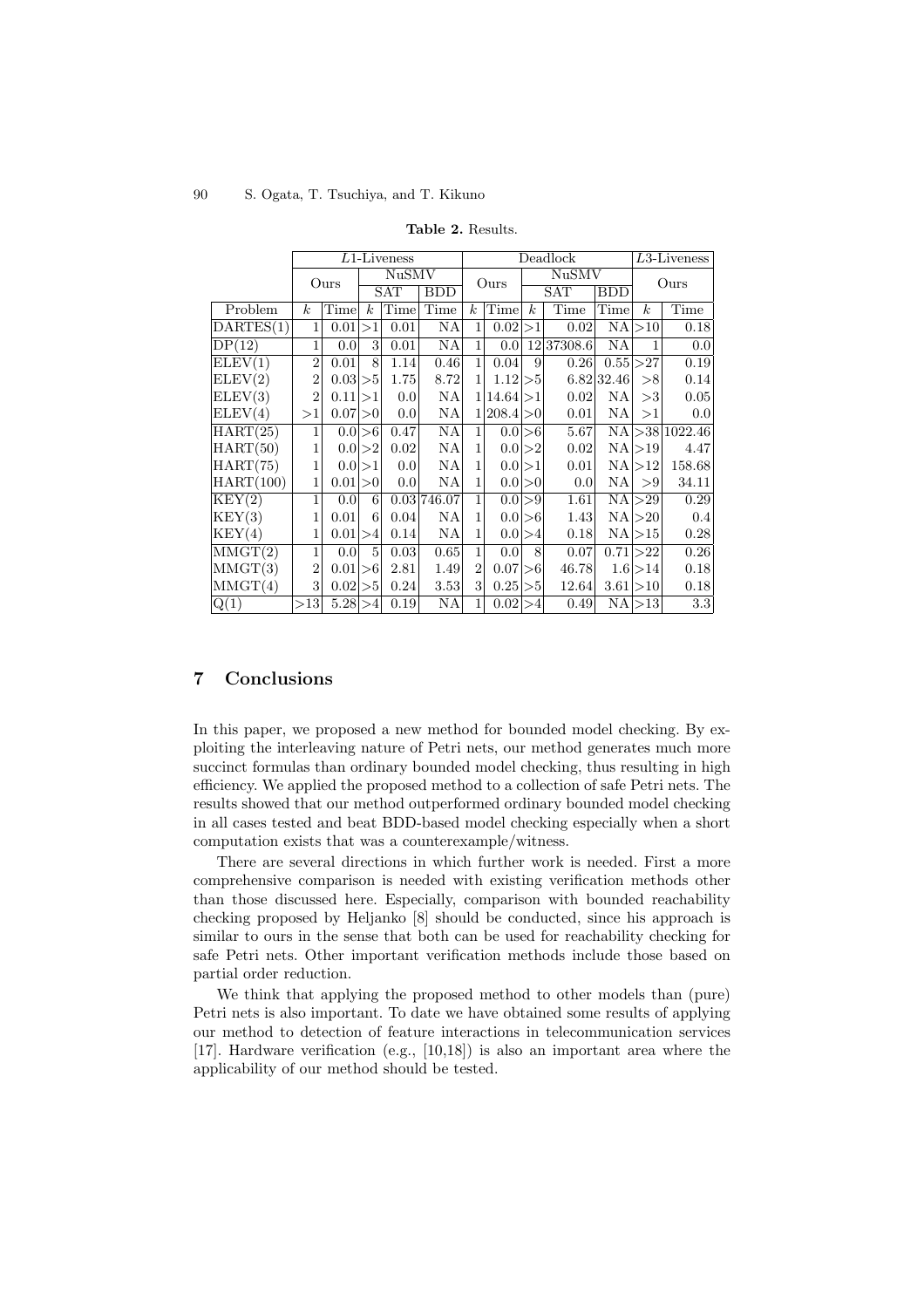Another direction is to extend the method to verify properties other than reachability and L3-liveness. Currently we are working on modifying the proposed method for verification of arbitrary  $LTL<sub>-X</sub>$  formulas.  $LTL<sub>-X</sub>$  is an important class of temporal logic; many model checking tools, such as SPIN [11] and the one described in [9], can be used to verify temporal formulas in this class.

Recently it was shown that SAT can be used, in combination with unfolding [12], for coverability checking of unbounded Petri nets [1]. Our approach can not be directly applied to unbounded Petri nets; but we think that extending the proposed method to infinite state systems is a challenging but important issue.

**Acknowledgments.** The authors wish to thank anonymous referees for their useful comments.

## **References**

- 1. P. A. Abdulla, S. P. Iyer, and A. Nylén. Sat-solving the coverability problem for Petri nets. Formal Methods in System Design, 24(1):25–43, 2004.
- 2. A. Biere, A. Cimatti, E. M. Clarke, and Y. Zhu. Symbolic model checking without BDDs. In Proceedings of Tools and Algorithms for the Analysis and Construction of Systems (TACAS'99), LNCS 1579, pages 193–207. Springer-Verlag, 1999.
- 3. A. Cheng, J. Esparza, and J. Palsberg. Complexity results for 1-safe nets. Theoretical Computer Science, 147(1-2):117–136, 1995.
- 4. A. Cimatti, E. M. Clarke, F. Giunchiglia, and M. Roveri. NUSMV: A new symbolic model checker. International Journal on Software Tools for Technology Transfer, 2(4):410–425, 2000.
- 5. E. M. Clarke, Jr., O. Grumberg, and D. A. Peled. Model Checking. MIT Press, 1999.
- 6. F. Copty, L. Fix, R. Fraer, E. Giunchiglia, G. Kamhi, A. Tacchella, and M. Y. Vardi. Benefits of bounded model checking at an industrial setting. In *Proceedings* of 13th International Computer Aided Verification Conference (CAV'01), LNCS 2102, pages 436–453. Springer-Verlag, 2001.
- 7. B. Grahlmann. The PEP Tool. In Proceedings of 9th Computer Aided Verification (CAV'97), LNCS 1254, pages 440–443. Springer-Verlag, June 1997.
- 8. K. Heljanko. Bounded reachability checking with process semantics. In Proceedings of the 12th International Conference on Concurrency Theory (Concur'2001), LNCS 2154, pages 218–232, Aalborg, Denmark, August 2001. Springer.
- 9. K. Heljanko and I. Niemelä. Bounded LTL model checking with stable models. Theory and Practice of Logic Programming, 3(4&5):519–550, 2003.
- 10. P.-H. Ho, A. J. Isles, and T. Kam. Formal verification of pipeline control using controlled token nets and abstract interpretation. In Proceedings of the 1998 IEEE/ACM international conference on Computer-aided design, pages 529–536. ACM Press, 1998.
- 11. G. J. Holzmann. The model checker SPIN. IEEE Trans. Softw. Eng., 23(5):279– 295, 1997.
- 12. K. L. McMillan. A technique of state space search based on unfolding. Form. Methods Syst. Des., 6(1):45–65, 1995.